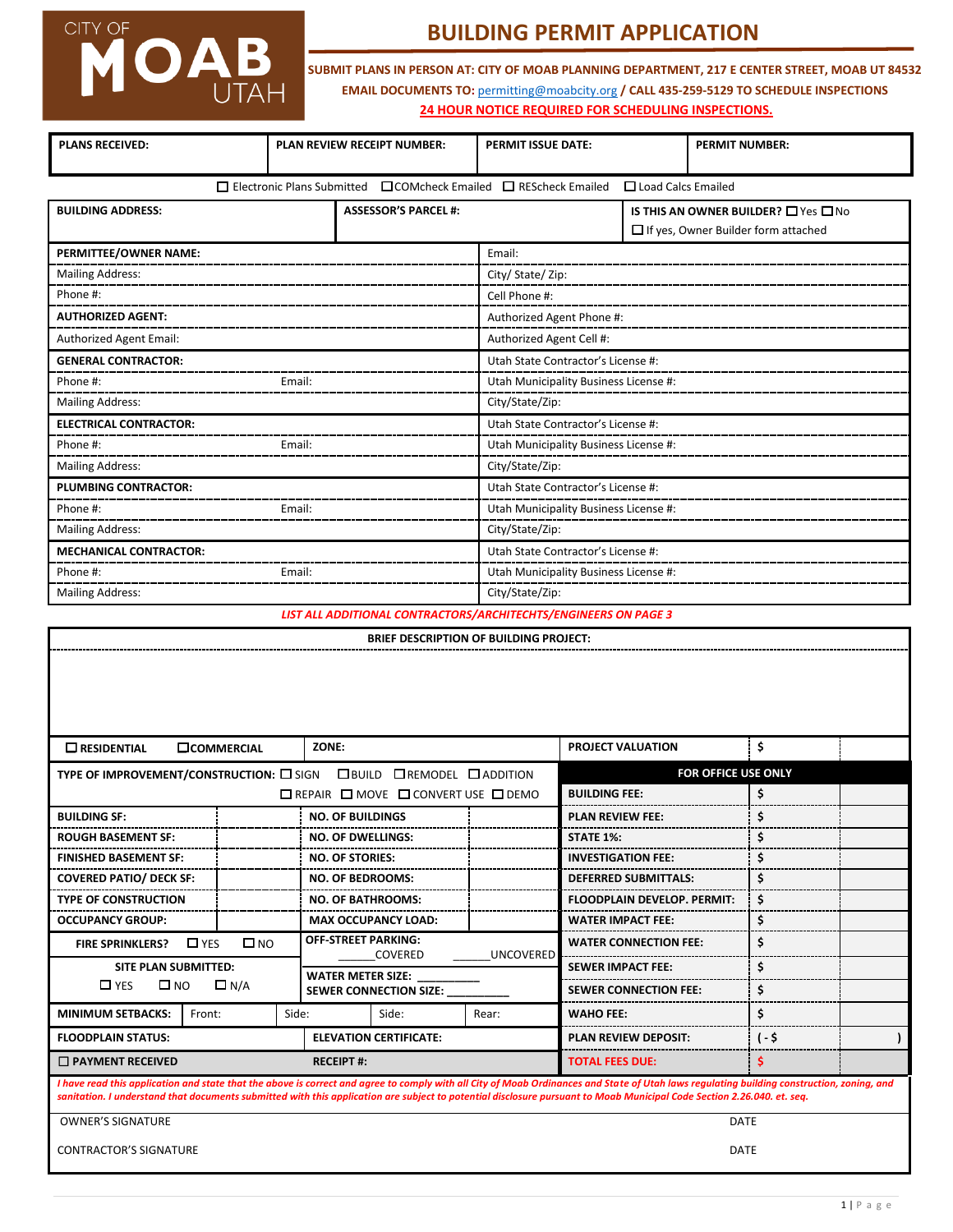

### **BUILDING PERMIT APPLICATION**

**24 HOUR NOTICE REQUIRED FOR SCHEDULING INSPECTIONS. SUBMIT PLANS IN PERSON AT: CITY OF MOAB PLANNING DEPARTMENT, 217 E CENTER STREET, MOAB UT 84532 EMAIL DOCUMENTS TO:** [permitting@moabcity.org](mailto:permitting@moabcity.org) **/ CALL 435-259-5129 TO SCHEDULE INSPECTIONS**

|                                           | PERMIT ISSUE DATE: | <b>PERMIT NUMBER:</b> |
|-------------------------------------------|--------------------|-----------------------|
|                                           |                    |                       |
| FLOODPLAIN DEVELOPMENT COMMENTS:          |                    |                       |
|                                           |                    |                       |
|                                           |                    |                       |
|                                           |                    |                       |
| FLOODPLAIN ADMINISTRATOR:                 |                    | DATE:                 |
| FIRE DEPARTMENT COMMENTS:                 |                    |                       |
|                                           |                    |                       |
| (REQUIRED ON ALL COMMERCIAL APPLICATIONS) |                    |                       |
| FIRE DEPARTMENT:                          |                    | DATE:                 |
| <b>ENGINEERING COMMENTS:</b>              |                    |                       |
|                                           |                    |                       |
| <b>ENGINEERING APPROVAL:</b>              |                    | DATE:                 |
| HEALTH DEPARTMENT COMMENTS:               |                    |                       |
|                                           |                    |                       |
|                                           |                    |                       |
| HEALTH DEPARTMENT APPROVAL:               |                    | DATE:                 |
| UTLITIY COMMENTS:                         |                    |                       |
|                                           |                    |                       |
|                                           |                    |                       |
| WATER:                                    |                    | DATE:                 |
| SEWER:                                    |                    | DATE:                 |
| ZONIG COMMENTS:                           |                    |                       |
|                                           |                    |                       |
|                                           |                    |                       |
|                                           |                    |                       |
| ZONIG ADMINISTRATOR APPROVAL:             |                    | DATE:                 |
| <b>BULIDING DEPARTMENT COMMENTS:</b>      |                    |                       |
|                                           |                    |                       |
|                                           |                    |                       |
| <b>BUILDING DEPARTMENT APPROVAL:</b>      |                    | DATE:                 |